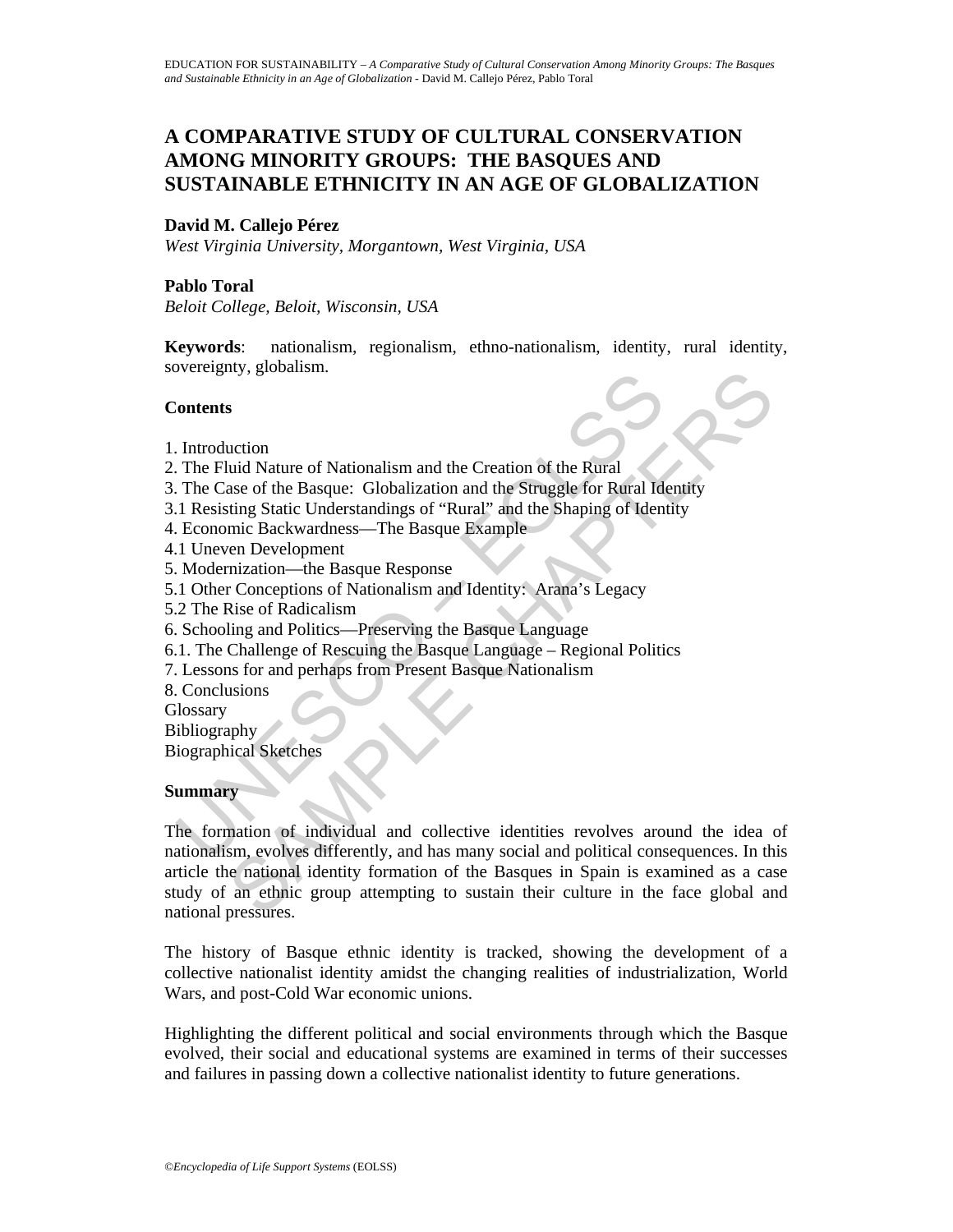### **1. Introduction**

In the contemporary moment, citizens of the world find themselves at a crossroads. The world's developed nations continue to advance globalization and capitalist industrialization as the answer to poverty and change. However, the gap dividing the "haves" and the "have-nots" grows ever wider, and the particular needs of ethnic minorities are consistently overlooked by development plans. The increased cooperation between national governments, multinational organizations and multinational corporations results in decisions being made by fewer and fewer people with minimal incentives to act in the interest of planetary stability and sustainability. This creates a difficult situation for indigenous cultural and ethnic groups with little or no representation in the governments of their controlling nation-states. As economic development comes to occupy the central role in most national plans, these goals are often at odds with the traditional interests of such minority populations.

evelopment comes to occupy the central role in most national plans<br>ften at odds with the traditional interests of such minority populations.<br>
or the planet's rich cultural diversity to survive, policies can<br>
cclusively on For the planet's rich cultural diversity to survive, policies can no longer focus exclusively on accelerating the integration of all people into the global capitalist marketplace. Instead, greater attention must also be paid to preserving indigenous languages and customs if these cultural footprints and unique ways of viewing the world are to be preserved. Using the history of the Basque of Spain as a case study, this article will show that *even cultural minorities that integrate themselves into their surrounding national frameworks risk losing their traditional culture and social practices*. Ethnonational movements in the developed world face a crucial choice: they must use their traditional notions of ethnicity and sustainability to survive or risk the failure and disappearance of their traditions when colonialism and globalization are no longer state enterprises, but international undertakings.

neut comes to occupy the central role in most national plans, these goals andds with the traditional interests of such minority populations.<br>
planet's rich cultural diversity to survive, policies can no longer foculy on ac In order for culturally distinct ethnic and indigenous groups to continue existing in a culturally diverse world, special attention must be paid to these groups' particular needs. This article will use the historical and contemporary experience of the Basque (or *Euskad*i) people of Spain to demonstrate the challenges that affect rural communities trying to keep their identities alive in the modern world. First, it will explore ways in which economic globalization, often seeking to commodify rather than preserve traditional cultures, has resulted in identity dilemmas for certain communities. Second, it will analyze the unique tensions between local ethnic nationalism, Spanish sovereignty, and the European Union's concept of local peoples faced by the Basque. Then, the necessity of redefining crucial concepts like "rural" will be discussed, first in terms of a new approach to sustainability and second as a way to create conversational models that can be applied by local ethnic minorities for their protection and the achievement of a sustainable future. In order to address these three concepts mentioned above, the theoretical notions of nationalism are explored through rural identity even in the midst of urban growth. The theoretical model will then be applied to the Basque through historical lenses that shed light on economic development and the effects on modern conceptions of identity. In exploring the industrialization of the Basque country and its effects on national identity, the essay examines the birth and growth of radicalism and its exigency through violence and war that rests in direct opposition to the sovereignty of the state and the human rights of the people. It is hoped that the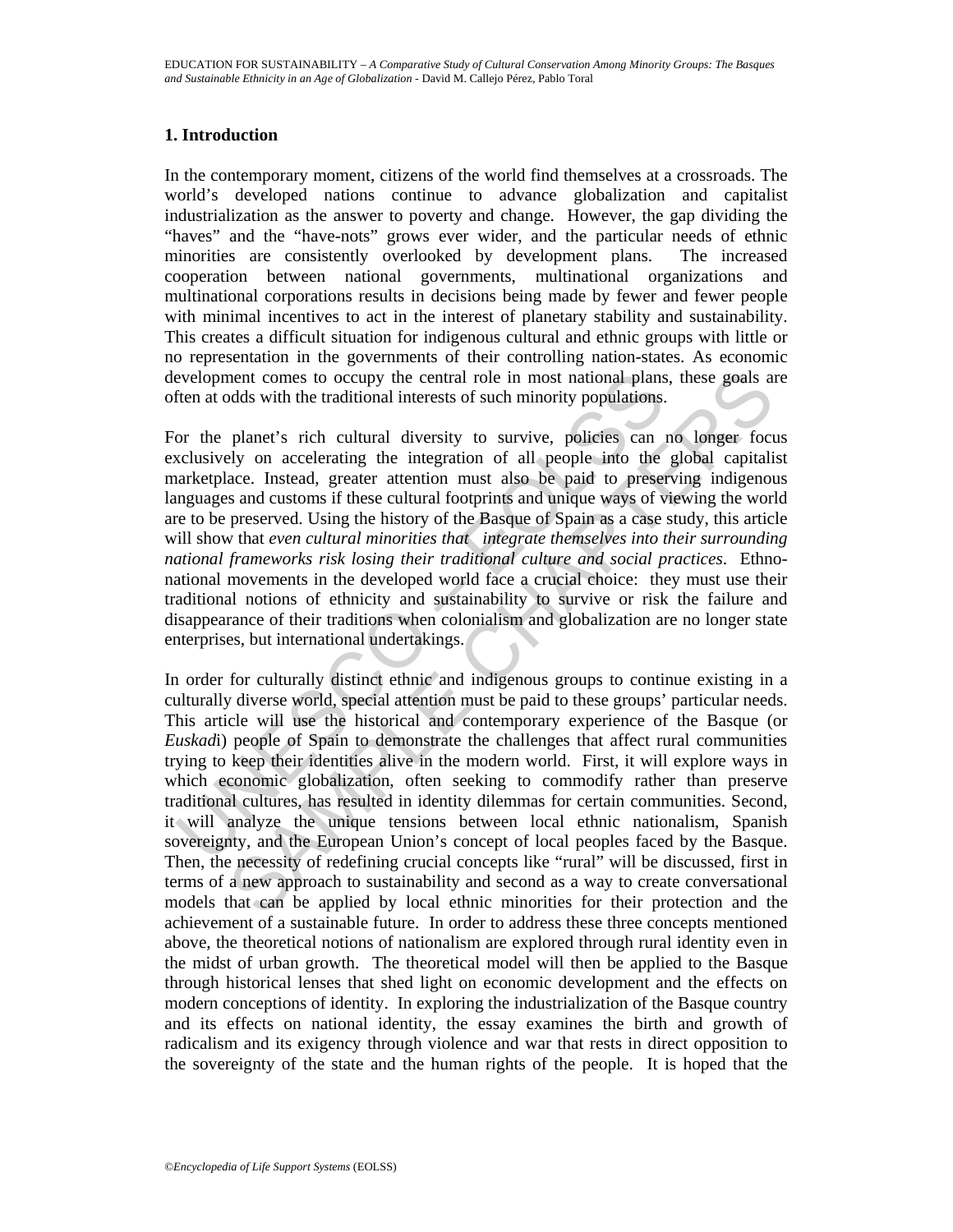example of the Basque will shed light on other ethnic groups attempting to create national identity in an era of globalization in the market place.

### **2. The Fluid Nature of Nationalism and the Creation of the Rural**

According to multiple sources, the key in distinguishing nationality from other forms of identity flows from the fact that nationalism pinpoints the source of individual identity within a people. This idea is viewed as the source of sovereignty, the central object of loyalty, and the basis of collective solidarity. In this regard, a people is the collective population that is greater than any specific community and is always homogeneous, despite superficial divisions based on such concepts as class, location, race and ethnicity. Sovereignty of a particular group is based on an individual's identification within a people, to which the person is loyal. Nationalism is a social construct that emerges out of a group's contact and interaction with other groups. Proximity favors more interactions among a particular set of individuals, who develop a similar mentality and perception of reality. Governments, although they may attempt to create an enabling environment for governance, cannot achieve sustainable development without an interactive social partnership, actively involving all members of their society in a democratic attempt at self-determination. Ethno-nationalism is insular and protects the survival of identity in spite of changes in population and contexts. On the one hand, it is beneficial in protecting one's identity under duress and on the other it can stifle change and may rely on violence for survival when challenges are posed.

ithin a people, to which the person is loyal. Nationalism is a socializer<br>energes out of a group's contact and interaction with other groups,<br>and perception smong a particular set of individuals, who develop a<br>onde interac people, to which the person is loyal. Nationalism is a social construct throut of a group's contact and interaction with other groups. Proximity favorent and interactions among a particular set of individuals, who develop In the changes brought about by economic and social development, the overall structural context elevates some groups' expectations over others. Societal elites shape these expectations and reinterpret sovereignty based on the uniqueness of the elevated group, which then assumes the character of a collective individual possessing a single will. Some individuals emerge from the collective as interpreters of the single will. The reinterpretation of the idea of sovereignty leads a group transformed into a nationality to try to transform the social and political structures surrounding them. The downfall of the ensuing identity can lead to isolation and narrow conceptions of sovereignty that become insufficient in the face of globalization, specifically in Europe. This is the Basque example. Concurrently, Catalan identity and nationalism has taken a different course by modernizing identity; using centralized education, and consolidating the market economy to remain independent and politically relevant in international politics.

The emergence of a collectivistic nationality among minority groups has resulted from the inability of the dominant governments to satisfy the development objectives required by these local minorities. Modernization in Europe, which destroyed the traditional rural way of life, resulted in the emergence of ethnic nationalism as a reaction against industrial development. Migration of dominant elites has allowed minority groups to create a cultural cleavage between the past and the present (of both place and time) that serves the interests of the status quo in the local community and in the nation. Thus, they have constructed their national identities around a liberal ideology, to be used as a tool for the development of a nation outside of their community. In the case of the Basque, 100 years of in-migration encouraged by the central government (Madrid) and the political control by the French have stunted any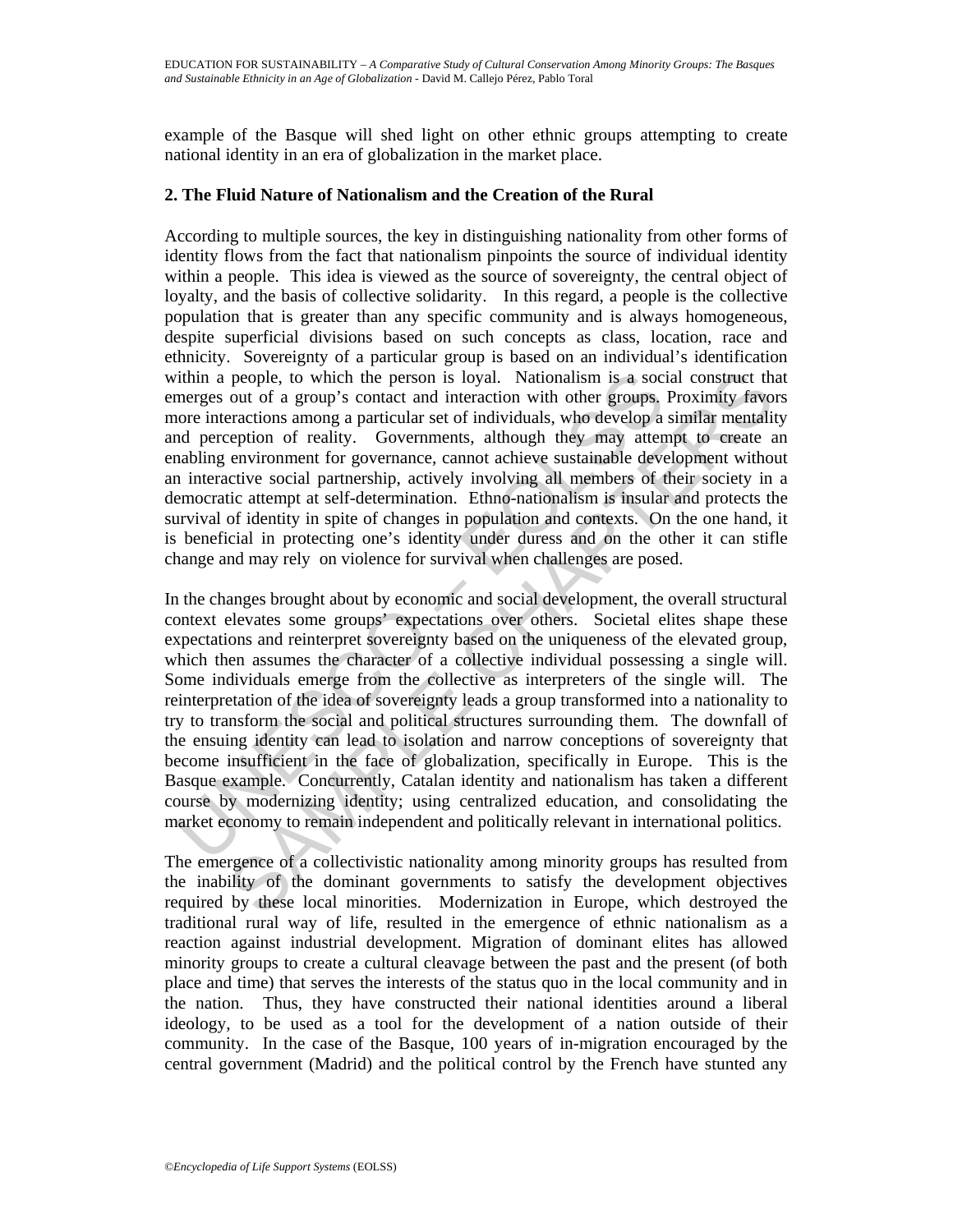expansion of the Basque ideology. At the same time, the failure to curb the revolutionary radicalism has turned away many people from embracing the cause.

### **3. The Case for the Basque: Globalization and the Struggle for Rural Identity**

Exemplifying the above, one significant case is the strong involvement of the European Community in local politics since the late 1990s, because the global economy has come to be controlled by the powerful political patron markets of the first world (EU, NAFTA, WTO, etc), who regard places like Spain as a "natural market", and further consider Spain a "political ally" in protecting that market. On the contrary, some Spanish ethnic minorities, specifically the Basque, continue to persist with a mainly rural lifestyle supported by the clergy, some small entrepreneurs, and the peasantry. For example, the Basque nationalists have historically regarded Spain's industrial and agribusiness efforts as inimical to the "essence of traditional Basque life" and have distanced themselves from Spanish politics.

xample, the Basque nationalists have historically regarded Spain'<br>gribusiness efforts as inimical to the "essence of traditional Basqu<br>istanced themselves from Spanish politics.<br>or this article, it is important to extend b To be Basque nationalists have historically regarded Spain's industrial ans the stead inimical to the "essence of traditional Basque life" and have the stead there is thim through the difference of traditional economic def For this article, it is important to extend beyond traditional economic definitions of the "rural," just as scholars have tried to go beyond definitions of labor (farming) to define rural economies. One approach in doing this facilitates experiments with time and place by breaking the "linearity of geography," exchanging the sequencing of history for the concept of mapping; thereby, allowing the reader to see text as a map. In the case of the Basque, it will allow the reader to see how each piece (history, economics, and political ideologies) intersects to create the unique national identity. It allows for specific examinations at each stage of development and how they relate to the larger political landscape. This creates spaces or realms that can redefine the "rural" beyond simply characteristics of poverty and labor.

In a narrative meant to increase the layers of what defines rural, the hope here is to address the historical roots of Basque attempts to create a place in a global market beyond the idea of a linear historical process that dichotomizes the state and people. According to many ethnic minorities in developed nations, including the Basques, individuals must be rescued from total absorption into the contexts in which they are always embedded through recognition of their ethnic past. The definitions of place drive and inform what it means to be rural in social life and practice. This article hopes to explain how the meanings of ethnic identity are constantly challenged by the evolving nature of the global market place. Such challenges to ethnic groups include the exclusion and elimination of diversity as a means to control a changing world.

- -
- -

TO ACCESS ALL THE **19 PAGES** OF THIS CHAPTER, Visit[: http://www.eolss.net/Eolss-sampleAllChapter.aspx](https://www.eolss.net/ebooklib/sc_cart.aspx?File=E6-61-05-04)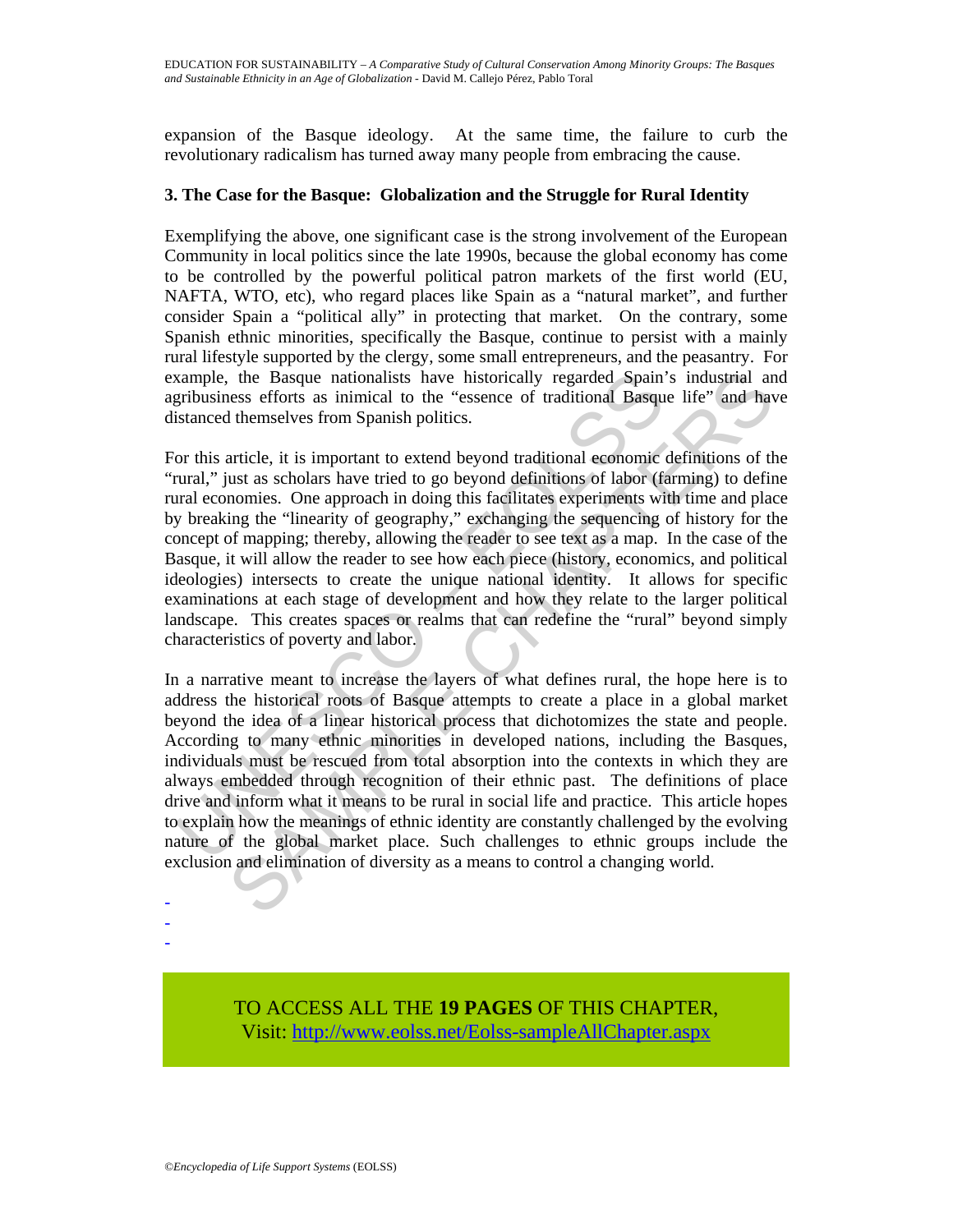#### **Bibliography**

Anderson, B. (1991). *Imagined Communities*. New York: Verso Press. [A nation is defined as an imagined political community, geographically limited and sovereign. Such a community is imagined since members do not know most of their fellow members, yet in their minds the image of their community lives. National legitimacy therefore resides in the people. The author effectively analyzes the birth of the modern nation within the context of independence of Latin American republics from Spanish rule in the early nineteenth century. The sharing of a common language was successfully utilized in print to spread the idea of a Creole imagined community, whose territorial limits coincided with those delimited by the Spanish colonial administration.]

Clark, R.P. (1979). *The Basques: The Franco Years and Beyond*. Reno, NV: University of Nevada Press. [Francisco Franco ruled the Basque Country and its people with an iron fist; including making it illegal to speak any dialect of Basque. This book examines the genesis of Basque nationalism during the Franco regime and after his passing in the 1970s. It highlights the struggle among social classes and ethnic groups in the fight for ethnic identity of the Basque country.]

Clark, R. P. (1990). *Negotiating with ETA: Obstacles to Peace in the Basque Country, 1975-1988*. Reno, NV: University of Nevada Press. [This book looks at attempts by the government to negotiate with ETA (the Basque insurgent group), which the author describes as a terrorist movement in a violent independence struggle with the Spanish government. The author focuses on the failures of early negotiations over independence, while providing suggestions for the future.]

Conversi, D. (1997). *The Basques, the Catalans, and Spain: Alternative Routes to Nationalist Mobilization*. Reno, NV: University of Nevada Press. [This book studies and compares the history, motives, and process that nationalist movements such as the Catalonians and Basques have taken in Spain. The author's interpretation of past attempts at independence by the Basques and Catalans offers new insights on both the recent history of Spain and the overall dynamics of nationalist movements in the modern world.]

oups in the fight for ethnic identity of the Basque country.]<br>lark, R. P. (1990). *Negotiating with ETA: Obstacles to Peace in the Basque Country*.<br>V: University of Nevada Press, [This book looks at attempts by the governm the fight for ethnic identity of the Basque country.]<br>  $\alpha$ , (1990). Negotiating with ETA: Obstacles to Peace in the Basque Country, 1975-1988. Renearing to Nevadiating with ETA: Obstacles to Peace in the Basque Country, Greenfeld, L. (1995). *Nationalism. Five Roads to Modernity*. Cambridge, MA: Harvard University Press. [Liah Greenfeld defines nationalism as a subjective interpretation of an objective reality that links a person's identity to a people. She traces the origins of nationalism to sixteenth century England when upwardly mobile commoners rejected the concept of "nation", which until then referred exclusively to the political and economic elite, in opposition to that of "people" that applied to the commoners. The rising commoners associated the concept of nationhood with those of political citizenship and sovereign people. The resulting individualistic and civic English nationalism located sovereignty in the free association of a collectivity of free and equal individuals. As such, nationalism became collective and defined the nation as a collective individual, endowed with its own will and interests, which took priority over those of individuals. Greenfeld concludes that such collective nationalism favors the political culture of democratic populism and socialism and lends itself to authoritarianism.]

Irvin, C. L. (1999). *Militant Nationalism: Between Movement and Party in Ireland and the Basque Country*. Minneapolis, MN: University of Minnesota Press. [This book is a comparative study of militant nationalist movements in Western Europe. Irvin explores two cases of successful interventions by nationalist organizations in elections after being involved in violent political competition: that of Herri Batasuna in the Basque provinces of Spain and of Sinn Fein in Northern Ireland. Using fieldwork in Northern Ireland and the Basque country, the author offers new insights into the unique circumstances that led groups to use political process and struggle and abandon civil violence.]

Jacob, J. E. (1994). *Hills of Conflict: Basque Nationalism in France*. Reno, NV: University of Nevada Press. [This in-depth book provides readers with the first comprehensive study in English of the history of Basque nationalism in France from the Ancien Regime to the present.]

Payne, S. G. (1975). *Basque Nationalism*. Reno, NV: University of Nevada Press. [Payne presents a historical account of Basque nationalism, together with an analysis and interpretation of some of the main factors involved. At the same time, the author explores the many nuances, contradictory trends, and diverse opinions within the ranks of the Basque nationalists themselves. What emerges is the portrait of a movement that is fragmented into many groups of differing political ideologies, goals, and tactics.]

Shafir, G. (1995). *Immigrants and Nationalists. Ethnic Conflict and Accommodation n Catalonia, the Basque Country, Latvia and Estonia*. State University of New York Press. This empirical and theoretical